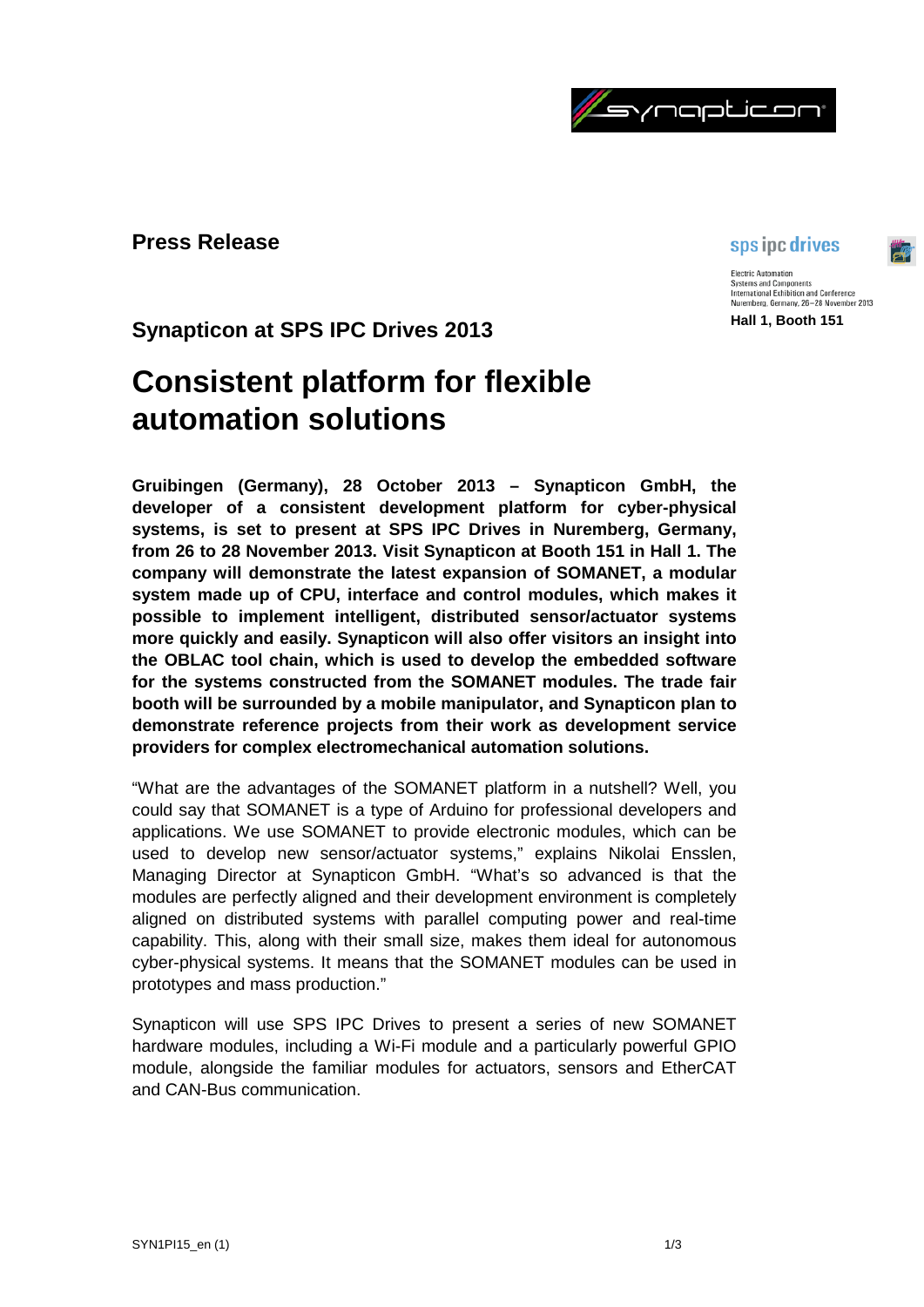

## **Streamlined electronics and new software**

The SOMANET 'modular system' offers four CPU modules, five bus modules and five control modules for brushless DC motors and sensors. When combined and connected, the modules from these three categories produce a 35 x 35 x 20 mm node for constructing a distributed system with decentralised computing power.

"The idea of placing computing capacity on the sensors and actuators in a decentralised manner comes from service robotics. We have spent many years working on projects in this area that address what we now consider to be the future challenges of industrial automation. This includes sensors for selfcontrolling processes, cooperation between humans and robots, adaptive systems, the Internet of Things, among many others," explains Nikolai Ensslen. "Thanks to OBLAC, we are about to finish manufacturing an innovative development environment, which is specially adapted to the convenient development and swift programming of this kind of distributed system. The professional audience at the trade fair will be the first get an insight into the possibilities of this development environment has to offer."

The project management OBLAC Base, OBLAC Hardware Model Editor and OBLAC Code Editor & Cloud Compiler are all worth seeing.

#### **Images available**

Image source: Synapticon **A module of the modular system for motor control: The SOMANET IFM DC 300** Image source: Synapticon **Web login and Hardware Model Editor from Synapticon's OBLAC development environment. It allows developers to conveniently implement distributed embedded real-time systems.**

The images below can be downloaded from the Internet in printer-friendly format: <http://www.htcm.de/kk/synapticon>